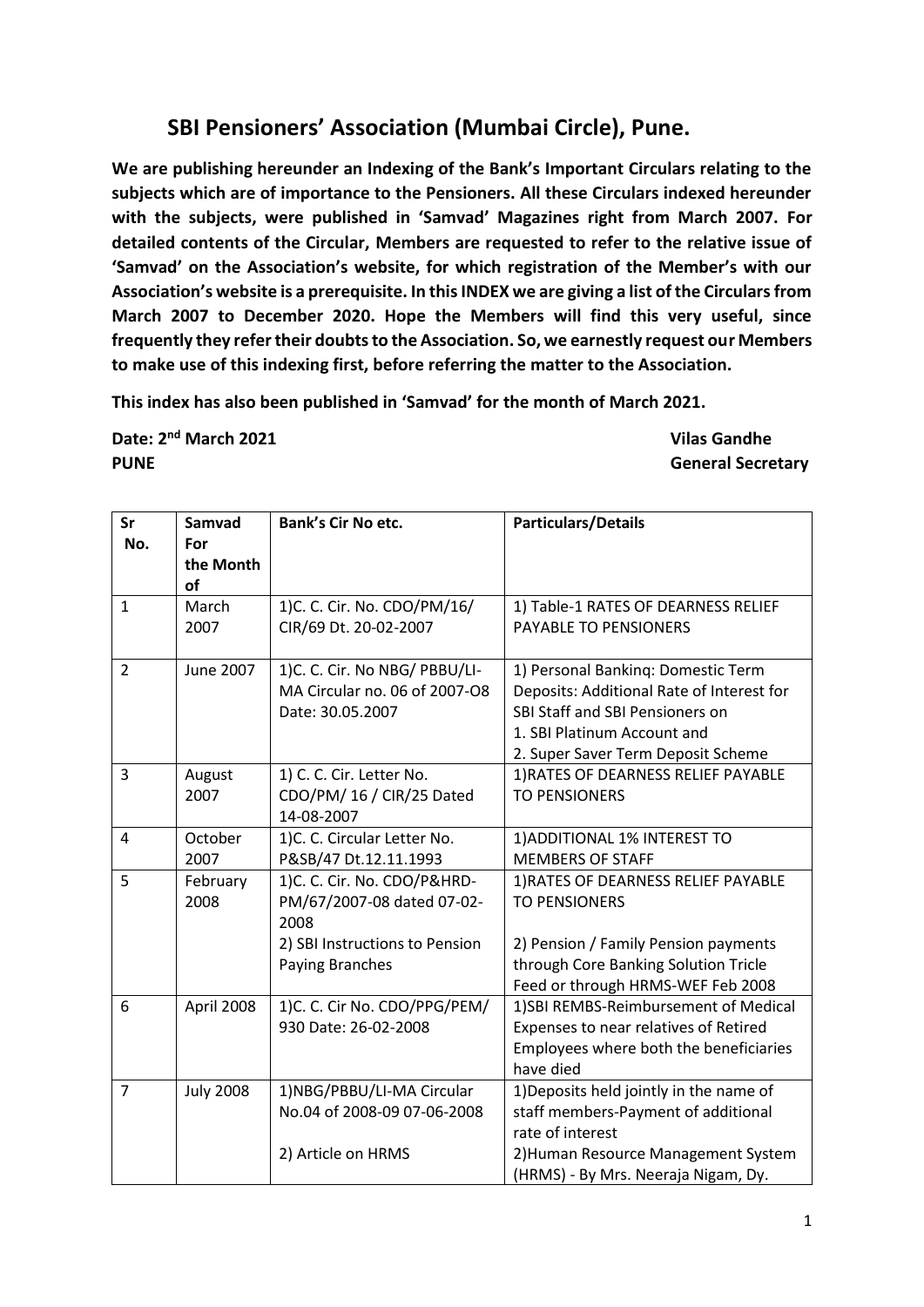|    |                   |                                                           | Gen. Manager (HRMS), Corporate Centre,<br>Mumbai                    |
|----|-------------------|-----------------------------------------------------------|---------------------------------------------------------------------|
| 8  | January           | 1) Corporate Centre's Circular                            | 1) Service Charges for non-home                                     |
|    | 2009              | No. NBG/BOD-GB/20/2008-09<br>dated 06-08-2008             | transactions-WHICH ARE EXEMPT FOR<br>PENSIONERS OF OUR BANK         |
| 9  | February          | 1) Corporate Centre e-Circular                            | 1) RATES OF DEARNESS RELIEF PAYABLE                                 |
|    | 2009              | No. CDO/P&HRD-PM/98/2008-<br>09 Dated 12-02-2009          | <b>TO PENSIONERS</b>                                                |
| 10 | August            | 1)C. C. e-Circular No.                                    | 1) RATES OF DEARNESS RELIEF PAYABLE                                 |
|    | 2009              | CDO/P&HRD-IR/33/2009-10<br>Dated 14-08-2009               | <b>TO PENSIONERS</b>                                                |
| 11 | September         | 1)C. C. Cir. No. NBG/PBBU/                                | 1) Personal Banking - Domestic Term                                 |
|    | 2009              | LIMA-SMART/13/2007-08<br>Date: 07-08-2007                 | Deposits: SBI Smart Deposit - Revision in<br><b>Interest Rates</b>  |
|    |                   | 2)Information on HRMS                                     | 2) A New Project 'HRMS' for Centralised                             |
|    |                   | Project: Guidelines for Pension                           | Payment of Salary & Pension Processing                              |
|    |                   | Processing                                                | (Courtesy "Pensioners' Pulse", SBIPA<br>(Bhubaneswar Circle)        |
| 12 | November          | 1) Cir. No. CDO/ P&HRD-                                   | 1) SBI RETIRED EMPLOYEES' MEDICAL                                   |
|    | 2009              | PM/45/2009-10 Dt.14.10. 2009                              | <b>BENEFIT SCHEME (REMBS)</b>                                       |
|    |                   |                                                           | MODIFICATION IN THE SCHEME                                          |
|    |                   | 2) Fedn. Letter No 21<br>Dt.3.11.2009                     | 2) REMBS-II: Modification in the Scheme:                            |
|    |                   |                                                           | High lights of the Improved REMB<br>Scheme                          |
| 13 | February          | 1) Corporate Centre e-Circular                            | 1) RATES OF DEARNESS RELIEF PAYABLE                                 |
|    | 2010              | No. CDO/P&HRD-PM/68/2009-<br>10 Dated 18-02-2010          | <b>TO PENSIONERS</b>                                                |
|    |                   |                                                           |                                                                     |
| 14 | April 2010        | 1) C. C. Cir No. P & HRD,                                 | 1) SBI RETIRED EMPLOYEES' MEDICAL                                   |
|    |                   | Sl.No.:496/2009-10<br>Circular No. CDO/P&HRD-             | <b>BENEFIT SCHEME (REMBS)</b><br>MODIFICATION IN THE SCHEME         |
|    |                   | PM/45/2009-10                                             |                                                                     |
|    |                   | Wednesday, October 14, 2009                               |                                                                     |
| 15 | August            | 1)C. C. Circular No. CDO/                                 | 1) RATES OF DEARNESS RELIEF PAYABLE                                 |
|    | 2010              | P&HRD-PM /26/2010-11<br>Dated 09-08-2010                  | <b>TO PENSIONERS</b>                                                |
|    |                   | 2) CREMBS Clarification by the                            | 2) State Bank of India Retired Employees                            |
|    |                   | <b>SBI</b>                                                | Medical Benefit Scheme-II (Modified)                                |
|    |                   |                                                           | Frequently asked questions                                          |
| 16 | September<br>2010 | 1) Circular No.: CDO/ P&HRD-<br>PM/28/2010-11, August 18, | 1) SBI RETIRED EMPLOYEES MEDICAL<br><b>BENEFIT SCHEME (REMBS)</b>   |
|    |                   | 2010                                                      | <b>REVISION IN THE SCHEME</b>                                       |
| 17 | February          | 1) C. C. Circular No. CDO/                                | 1) RATES OF DEARNESS RELIEF PAYABLE                                 |
|    | 2011              | P&HRD-PM/73/2010-11 Dated                                 | <b>TO PENSIONERS</b>                                                |
|    |                   | 15-02-2011                                                |                                                                     |
| 18 | April 2011        | 1) Circular No.: CDO/ P&HRD-<br>PM/8/2011-12              | 1)(REMBS-II) EXTENSION OF LAST DATE<br>FOR EXISTING MEMBERS/EARLIER |
|    |                   | April 13,2011.                                            | RETIREES FOR BECOMING MEMBER OF                                     |
|    |                   |                                                           | THE MODIFIED SCHEME TILL 30.6.2011                                  |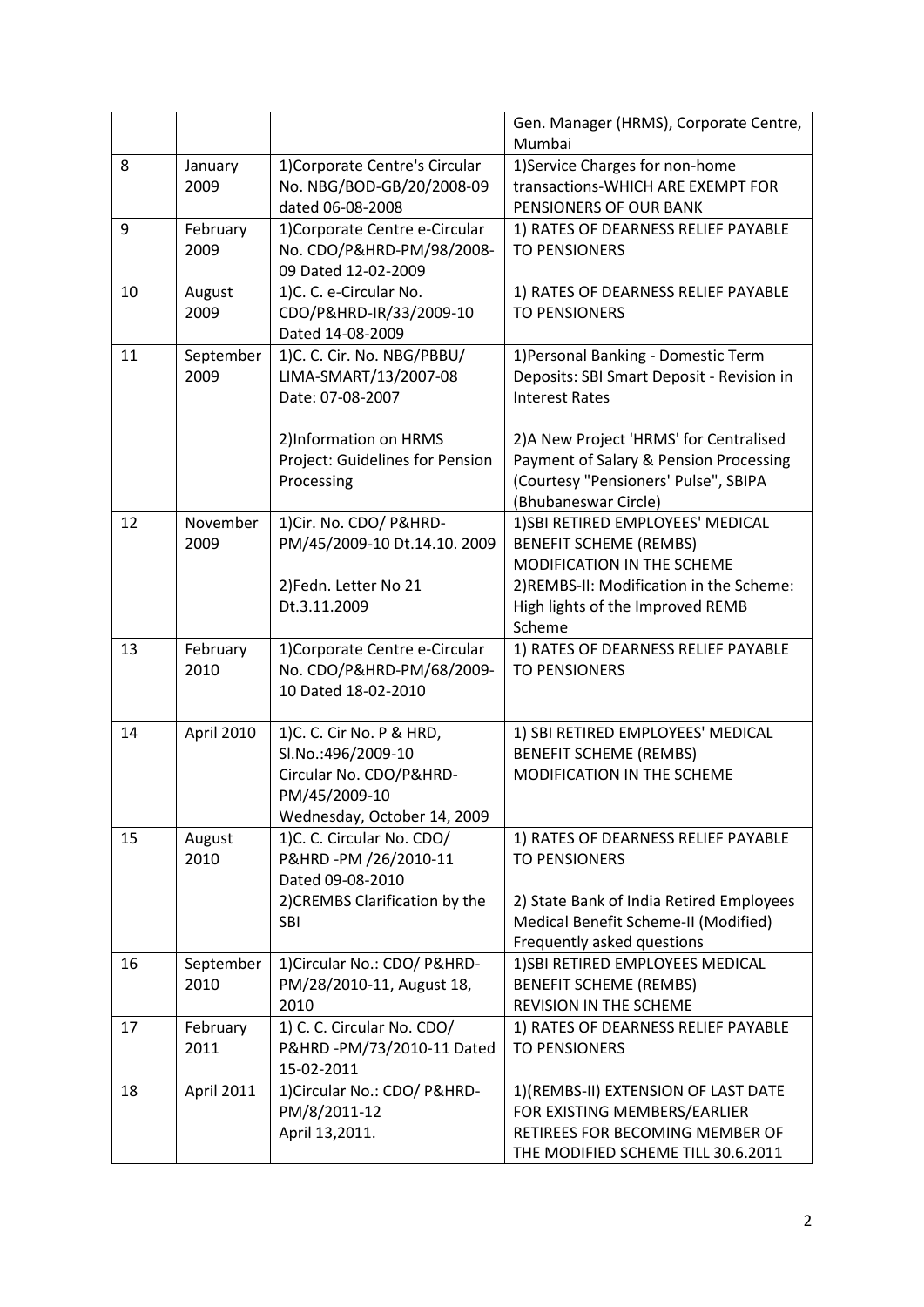| 19 | <b>July 2011</b> | 1) Circular No.: CDO/ P&HRD-<br>PPFG/29/ 2011-12 June 03,<br>2011                                                                                         | 1) IBI/SBI/SBS/SBIN EMPLOYEES' PENSION<br>SCHEMES-- 2) IBI/SBI/SBS/SBIN FAMILY<br><b>PENSION SCHEMES</b><br>SUBMISSION OF LIFE CERTIFICATE BY<br>PENSIONERS/FAMILY PENSIONERS                |
|----|------------------|-----------------------------------------------------------------------------------------------------------------------------------------------------------|----------------------------------------------------------------------------------------------------------------------------------------------------------------------------------------------|
| 20 | October<br>2011  | 1) C. C. Cir. P&HRD Sl. No.179/<br>2011 - 12 Circular No.:<br>CDO/P&HRD-PPFG/29/2011-12<br>June 03, 2011                                                  | 1)IBI/SBI/SBS/SBIN EMPLOYEES' PENSION<br>SCHEMES-IBI/SBI/SBS/SBIN FAMILY<br><b>PENSION SCHEMES</b><br>SUBMISSION OF LIFE CERTIFICATE BY<br>PENSIONERS/FAMILY PENSIONERS                      |
| 21 | February<br>2012 | 1) Circular No.: CDO/P&HRD-<br>PM/90/2011-12 January<br>05,2012.                                                                                          | 1) REVISION IN FAMILY PENSION IN<br>RESPECT OF ELIGIBLE MEMBERS OF<br>THE FUND WHO RETIRED/RETIRE ON OR<br>AFTER 1.11.2007                                                                   |
| 22 | March<br>2012    | 1) C. C. Circular No. CDO/<br>P&HRD-PM/102/2011-12<br>Dated 18-02-2012                                                                                    | 1) RATES OF DEARNESS RELIEF PAYABLE<br><b>TO PENSIONERS</b>                                                                                                                                  |
| 23 | August<br>2012   | 1)C. C. Cir. No. CDO/P&HRD -<br>PM/24/2012-13 Dated 08-08-<br>2012<br>2) C. C. Cir. P&HRD. No. CDO/<br>P&HRD-PPFG/22/2012-13<br>Wednesday, July 25, 2012. | 1) RATES OF DEARNESS RELIEF PAYABLE<br><b>TO PENSIONERS</b><br>2) STAFF PENSION PROCESSING CELL                                                                                              |
| 24 | December<br>2012 | 1)E-mail from Deputy<br>Managing Director & CDO<br>Corporate Centre Mumbai<br>Dt.03.12.2012                                                               | 1) IT-enabled initiatives for convenience<br>of the Pensioners                                                                                                                               |
| 25 | February<br>2013 | 1) C. C. Cir. No. CDO/P&HRD-<br>PM/77/2012-13 Dated 13-02-<br>2013                                                                                        | 1) RATES OF DEARNESS RELIEF PAYABLE<br><b>TO PENSIONERS</b>                                                                                                                                  |
| 26 | April 2013       | 1) Circular No.: CDO/ P&HRD-<br>PM/83/2012-13 March 04,<br>2013                                                                                           | 1) THE SBI EMPLOYEES' PENSION FUND<br>RULES - PAYMENT OF FAMILY PENSION<br>TO THE FAMILY PENSIONERS OF THE<br>DECEASED EX-SERVICEMEN EMPLOYEE<br><b>PENSIONERS</b>                           |
| 27 | April 2013       | 1) Circular No. CDO/ P&HRD-<br>PM/74/2012-13 dated 11th<br>February 2013                                                                                  | <b>Important Circulars issued by the Bank</b><br>for benefit of Pensioners:<br>1) Sub: SBI Scheme for Payment of Ex-<br>Gratia lumpsum amount - Window for<br>submission<br>of applications. |
|    |                  | 2) Circular No. CDO/ P&HRD-<br>PM/86/2012-13 dated 11th<br>March 2013:                                                                                    | 2) Sub: Staff - Miscellaneous:<br><b>Consideration of Special Balancing</b><br>Allowance (SBA) for<br>Payment of Leave Encashment.                                                           |
|    |                  | 3) Circular No. CDO / P&HRD-<br>PM/82/2012-13 dated 4th<br><b>March 2013</b>                                                                              | 3) Sub: Revision in Family Pension in<br>respect of eligible members in case both                                                                                                            |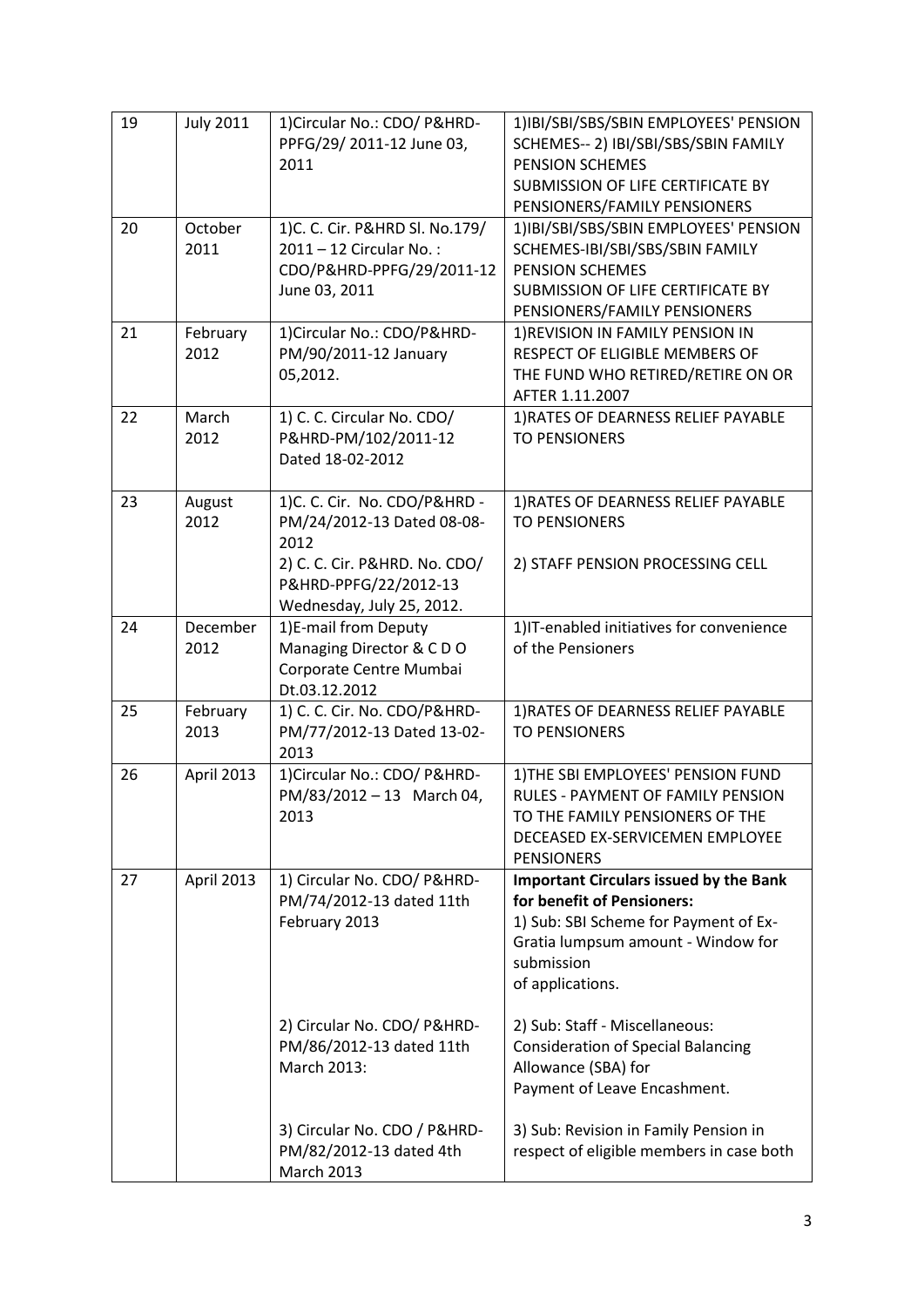|    |                  | 4) Bank's Reply No. CDO/PM/                                                                                                           | father & mother were members of<br>Pension Fund.                                                                                                                                      |
|----|------------------|---------------------------------------------------------------------------------------------------------------------------------------|---------------------------------------------------------------------------------------------------------------------------------------------------------------------------------------|
|    |                  | 16/SPL/2244 Dt.08.03.2013<br>to Federation's Letter No.<br>FED/GS/007/2013 dated the<br>28th January 2013                             | 4) Payment of Dearness Relief with 100%<br>Neutralisation to pre-01-11-2002<br>Pensioners                                                                                             |
| 28 | August<br>2013   | 1)C. C. Cir. No. CDO/P&HRD-<br>PM/22/2013-14 Dated 08-08-<br>2013                                                                     | 1) RATES OF DEARNESS RELIEF PAYABLE<br><b>TO PENSIONERS</b>                                                                                                                           |
| 29 | Feb 2014         | 1)C. .C Circular No. CDO /<br>P&HRD-PM/71/2013-14 Dated<br>13-02-2014                                                                 | 1) RATES OF DEARNESS RELIEF PAYABLE<br><b>TO PENSIONERS</b>                                                                                                                           |
| 30 | August<br>2014   | 1)C. C. Cir. No. CDO/ P&HRD-<br>PM/29/2014-15 Dated 06-08-<br>2014<br>2) Cir. No. CDO/ P&HRD-<br>PFG/15/2014-15 Dt. June 02,<br>2014  | 1) RATES OF DEARNESS RELIEF PAYABLE<br><b>TO PENSIONERS</b><br>2) PAYMENT OF STAFF PENSION / FAMILY<br><b>PENSION</b><br>OPENING OF SEPARATE SAVINGS BANK /<br><b>CURRENT ACCOUNT</b> |
| 31 | Sept. 2014       | 1) By SBI                                                                                                                             | 1)CSPPC: Centralised Staff Pension<br>Processing Cell----(Article already<br>published in February 2013 reproduced)                                                                   |
| 32 | Oct 2014         | 1)C. C. Cir. No. CDO/P&HRD-<br>PPFG/29/2011-12<br>June 03, 2011                                                                       | 1)IBI/SBI/SBS/SBIN EMPLOYEES' PENSION<br>SCHEMES/ IBI/SBI/SBS/SBIN FAMILY<br><b>PENSION SCHEMES</b><br><b>SUBMISSION OF LIFE CERTIFICATE BY</b><br>PENSIONERS/FAMILY PENSIONERS       |
| 33 | January<br>2015  | 1) Mumbai LHO<br>PPG/AGM/PVS/11602<br>18.02.2013                                                                                      | 1) CENTRALISED STAFF -<br>PENSION PROCESSING CELL (CSPPC)<br><b>FACILITIES AVAILABLE AT BRANCHES</b>                                                                                  |
| 34 | February<br>2015 | 1) D G M (PM & PPG)<br>SBI, Corporate Centre.                                                                                         | 1) LAUNCHING OF SBI PENSIONERS'<br>PORTAL - PORTAL FOR RETIRED SBI<br><b>EMPLOYEES LAUNCHED ON 2ND</b><br>FEBRUAY, 2015                                                               |
| 35 | March<br>2015    | 1)C. C. Cir. No. CDO/ P&HRD-<br>PM/81/2014-15 Dated 14-02-<br>2015)<br>2) Cir. No. CDO/ P & HRD-<br>PM/87/2014 - 15<br>March 04, 2015 | 1) RATES OF DEARNESS RELIEF PAYABLE<br><b>TO PENSIONERS</b><br>2) PAYMENT OF FAMILY PENSION<br>PROVISION FOR PAYMENT OF 'FAMILY<br>PENSION' TO PARENTS FOR LIFE                       |
| 36 | April 2015       | 1) DMD & CDO Letter Dt<br>23.02.2015 to ALL the Circles                                                                               | 1) Staff Welfare Activities<br>Bank's Dispensaries - Stocking of<br><b>Medicines</b>                                                                                                  |
| 37 | May 2015         | 1) Cir. No. CDO/P & HRD-<br>IR/1/2015 - 16<br>April 01, 2015.                                                                         | 1) INDIVIDUAL HOUSING LOAN SCHEME<br>(IHLs)- PROVISION FOR HOUSING LOAN<br>AFTER RETIREMENT                                                                                           |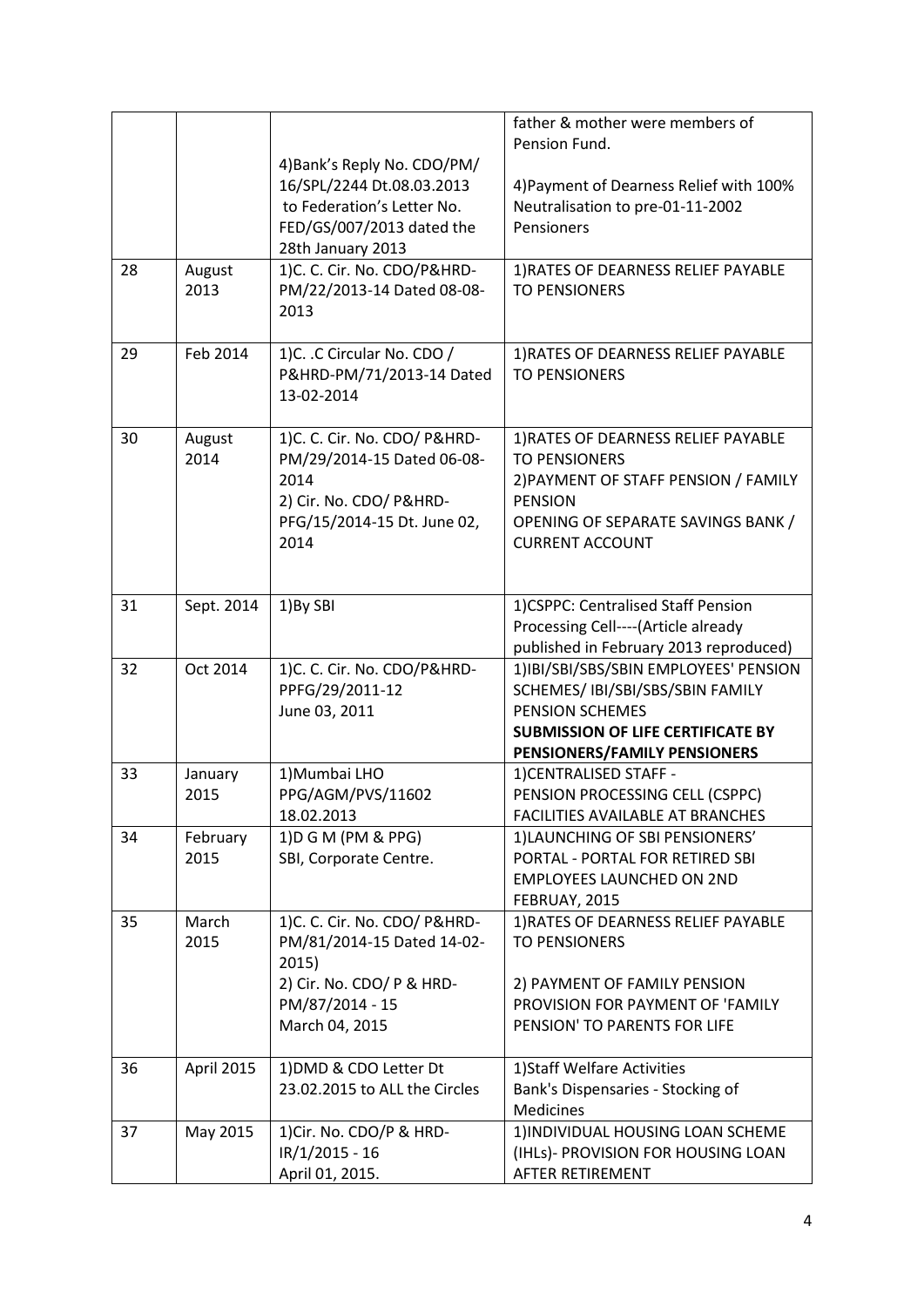|    |                 | 2) Cir. No. CDO/ P& HRD-                                        | 2) STAFF: MISCELLANEOUS                                                     |
|----|-----------------|-----------------------------------------------------------------|-----------------------------------------------------------------------------|
|    |                 | IR/78/2014 - 15                                                 | <b>STAFF DEPOSIT ACCOUNTS</b>                                               |
|    |                 | February 03, 2015.                                              | REMOVAL OF MAXIMUM CEILING                                                  |
| 38 | June 2015       | SBI Cir. Letter                                                 | "GOODWILL PACKAGE" FOR SENIOR                                               |
|    |                 |                                                                 | <b>STAFF PENSIONERS &amp; FAMILY</b>                                        |
|    |                 |                                                                 | <b>PENSIONERS</b>                                                           |
| 39 | August          | 1) C. C. Cir. No. CDO/P&HRD-                                    | 1) RATES OF DEARNESS RELIEF PAYABLE                                         |
|    | 2015            | PM/41/2015-16 Dt.12-08-2015                                     | <b>TO PENSIONERS</b>                                                        |
|    |                 |                                                                 |                                                                             |
| 40 | December        | 1)C. C. Cir. No.: CDO/P&HRD-                                    | 1) SBI RETIRED EMPLOYEES' MEDICAL                                           |
|    | 2015            | PM/52/2015/16 Dt.29.09.2015                                     | <b>BENEFIT SCHEME: EXTENSION OF</b>                                         |
|    |                 |                                                                 | BENEFIT TO SURVIVING SPOUSES OF                                             |
|    |                 |                                                                 | <b>EMPLOYEES</b>                                                            |
|    |                 |                                                                 | WHO DIE WHILE IN SERVICE                                                    |
|    |                 | 2)C. C. Cir. No. CDO/P&HRD-                                     |                                                                             |
|    |                 | PPFG/62/2015/16                                                 | 2) PAYMENT OF STAFF PENSION                                                 |
|    |                 | Dt.14.10.2015                                                   | <b>SUBMISSION OF LIFE CERTIFICATE &amp;</b>                                 |
|    |                 |                                                                 | ACKNOWLEDGEMENT                                                             |
|    |                 | 3)C. C. Cir. No. CDO/P&HRD-                                     |                                                                             |
|    |                 | PPFG/70/2015/16                                                 | 3) IBI / SBI PENSIONERS                                                     |
|    |                 | Dt.24.11. 2015                                                  | <b>SUBMISSION OF DIGITAL LIFE</b>                                           |
|    |                 |                                                                 | <b>CERTIFICATE</b>                                                          |
|    |                 |                                                                 | "JEEVAN PRAMAAN"                                                            |
| 41 | January<br>2016 | 1) Cir. No. CDO / P& HRD-PPFG<br>/78 / 2015-16 Dt. 28.12. 2015) | 1) FAMILY FLOATER GROUP HEALTH<br><b>INSURANCE POLICY FOR SBI RETIREES:</b> |
|    |                 |                                                                 | <b>GIST OF THE SCHEME</b>                                                   |
|    |                 |                                                                 | (For details of the Scheme please refer to                                  |
|    |                 | 2) Cir. No. CDO/ P&HRD-                                         | the Circular)                                                               |
|    |                 | PM/77/2015 - 16 Dt. 21.12                                       | 2) S B I EMPLOYEES' PENSION FUND                                            |
|    |                 | 2015.                                                           | REGULATION-2014:                                                            |
|    |                 |                                                                 | <b>REVISION IN PENSION OF ELIGIBLE</b>                                      |
|    |                 |                                                                 | MEMBERS OF THE FUND WHO                                                     |
|    |                 |                                                                 | RETIRED/RETIRE ON OR AFTER 1.11.2012                                        |
|    |                 |                                                                 | &                                                                           |
|    |                 |                                                                 | <b>REVISION IN FAMILY PENSION IN</b>                                        |
|    |                 |                                                                 | RESPECT OF ELIGIBLE MEMBERS OF THE                                          |
|    |                 |                                                                 | <b>FUND WHO</b>                                                             |
|    |                 |                                                                 | RETIRED/RETIRE ON OR AFTER 1.11.2012                                        |
| 42 | February        | 1)SBI Corp. Centre                                              | 1)F. F. GROUP MEDICLAIM POLICIES FOR                                        |
|    | 2016            |                                                                 | <b>SBI RETIREES: CLARIFICATIONS</b>                                         |
|    |                 | 2) Circle Secretary                                             | 2) Information on Income Tax                                                |
|    |                 |                                                                 | <b>Exemption Under Sec 80 D for the</b>                                     |
|    |                 |                                                                 | Insurance Premium paid on the                                               |
|    |                 |                                                                 | "S.B.I.F.F.G.H. Insurance Policy 'B'                                        |
|    |                 | 3) Cir. No. CDO/ P&HRD-                                         | 3) TAILOR MADE FAMILY FLOATER                                               |
|    |                 | PM/93/2015-16                                                   | <b>GROUP MEDICLAIM POLICIES:</b>                                            |
|    |                 | Dt.09.02.2016.                                                  | (I) FOR CONTINUING MEDICAL BENEFITS<br>TO THE EXISTING MEMBERS OF SBI       |
|    |                 |                                                                 | RETIRED EMPLOYEES MEDICAL BENEFIT                                           |
|    |                 |                                                                 | <b>SCHEME (SBIREMBS); AND</b>                                               |
|    |                 |                                                                 |                                                                             |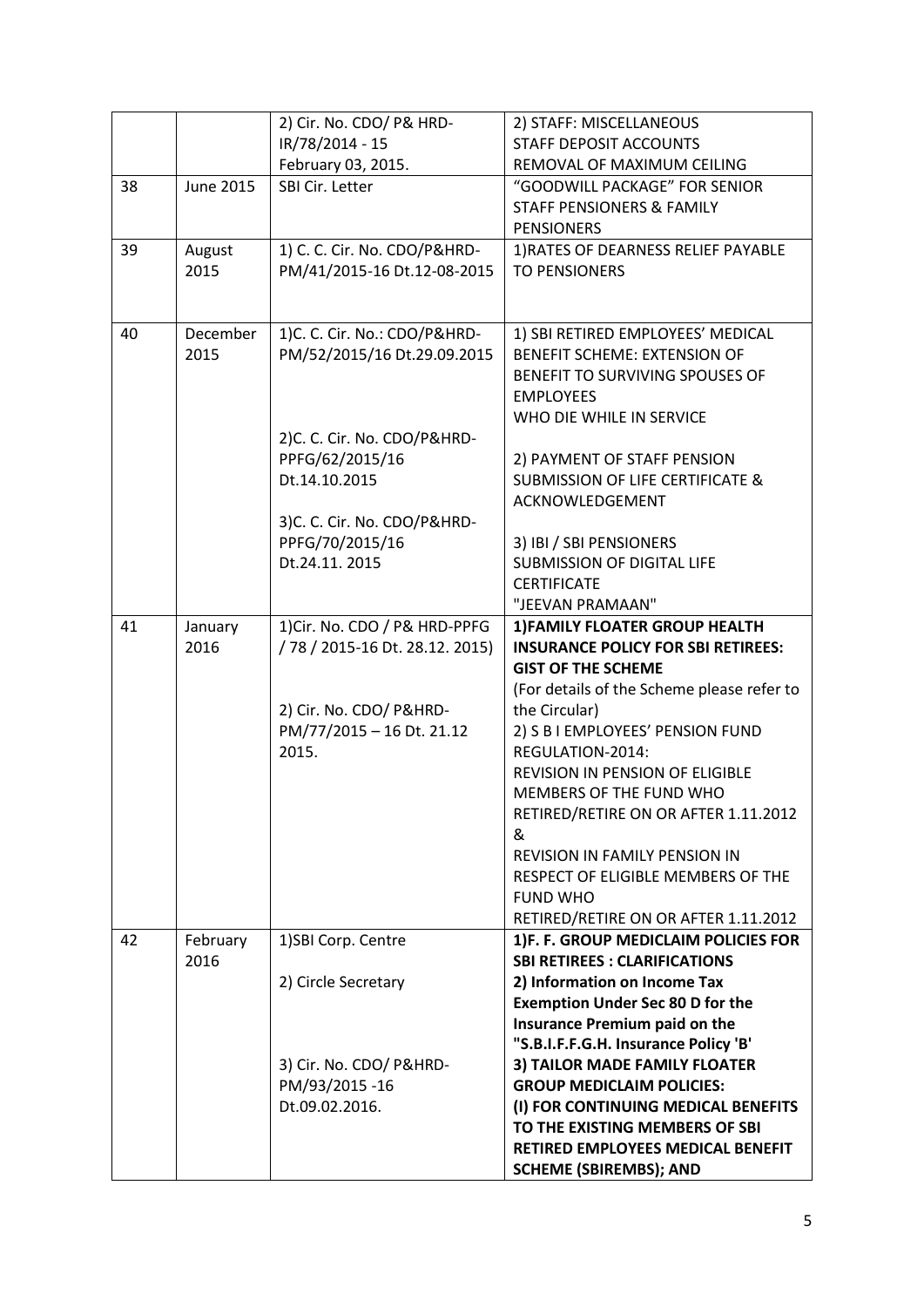|    |                   | 4)C. C. Cir. No. CDO/ P&HRD-<br>PM/90/2015-16 Dt. 04-02-<br>2016                                                                        | (II) FOR PROVIDING MEDICAL BENEFITS<br>TO FUTURE RETIREES OF THE BANK AND<br><b>EXISTING NON MEMBERS OF SBIREMBS</b><br>4) RATES OF DEARNESS RELIEF PAYABLE<br><b>TO PENSIONERS</b>                                                                                                                                                                      |
|----|-------------------|-----------------------------------------------------------------------------------------------------------------------------------------|----------------------------------------------------------------------------------------------------------------------------------------------------------------------------------------------------------------------------------------------------------------------------------------------------------------------------------------------------------|
| 43 | Mar 2016          | 1)SBI DGM Corp. Centre.                                                                                                                 | 1) How to access 'HRMS' portal for<br>Retired Employees and How to use it                                                                                                                                                                                                                                                                                |
| 44 | April 2016        | 1) C. C. Cir. No. CDO/P&HRD-<br>PPFG/105/2015-16<br>Dt.18.03.2016.<br>2)C. C. Cir. No. CDO/P&HRD-<br>PPFG/1/2016-17<br>Dt. 02.04.2016.  | 1) GROUP MEDICLAIM POLICIES FOR SBI<br><b>RETIREES: CLARIFICATION</b><br>2) GROUP MEDICLAIM POLICIES FOR SBI<br>RETIREES EXTENSION OF LAST DATE OF<br>JOINING BY ELIGIBLE PAST RETIREES<br>UPTO 30-04-2016 FAMILY FLOATER<br><b>GROUP INSURANCE POLICIES 'A' AND 'B'</b><br>OF STATE BANK OF INDIA                                                       |
|    |                   | 3) SBI Corp. Centre                                                                                                                     | 3) POLICY 'B' - CIRCLE WISE<br>PERFORMANCE OF THE BANK AS AT<br>31.03.2016                                                                                                                                                                                                                                                                               |
| 45 | <b>June 2016</b>  | 1) Cir. No. CDO/P&HRD-<br>PPFG/25/2016 - 17<br>Dt. 19.05.2016.<br>2) Cir. No. CDO / P&HRD / PPFG<br>$/29/2016 - 17$<br>Dt.04.06. 2016.  | 1) GROUP MEDICLAIM POLICY FOR<br>CONTINUING MEDICAL BENEFITS TO THE<br><b>MEMBERS OF SBI RETIRED EMPLOYEES</b><br>MEDICAL BENEFIT SCHEME (SBI-REMBS):<br>POLICY - 'A'<br>2) GROUP MEDICLAIM POLICY FOR<br>CONTINUING MEDICAL BENEFITS TO<br>THEMEMBERS OF SBI RETIRED<br><b>EMPLOYEES MEDICAL BENEFIT SCHEME</b><br>(SBI-REMBS):<br>ROLL OUT OF POLICY-A |
| 46 | August<br>2016    | 1)C. C. Cir.NO.: CDO/P&HRD-<br>PPFG/34/2016 - 17<br>Dt.21.06.2016.<br>2)C. C. Cir. No. CDO/P&HRD-<br>PM/52/2016-17 Dated 08-08-<br>2016 | 1) FAMILY FLOATER GROUP MEDICLAIM<br>POLICY FOR SBI RETIREES: POLICY-B<br><b>CURRENCY OF PRESENT POLICY</b><br>PREMIUM FOR FUTURE RETIREES ON<br><b>PRO-RATA BASIS</b><br>2) RATES OF DEARNESS RELIEF PAYABLE<br><b>TO PENSIONERS</b>                                                                                                                    |
| 47 | September<br>2016 | 1) C. C. Cir. No. CDO/ P&HRD-<br>PFG/59/2016-17 Dt.31.08.2016                                                                           | 1) FAMILY FLOATER GROUP MEDICLAIM<br>POLICY 'A' FOR SBI RETIREES<br>FIXATION OF BASIC SUM INSURED                                                                                                                                                                                                                                                        |
| 48 | October<br>2016   | 1)C. C. AGM (PPG) Letter<br>Dt.04.10.2016                                                                                               | 1) FFGHI Scheme: Some Instructions from<br>TPA and Insurance Co Reg. Submission of<br><b>Bills</b>                                                                                                                                                                                                                                                       |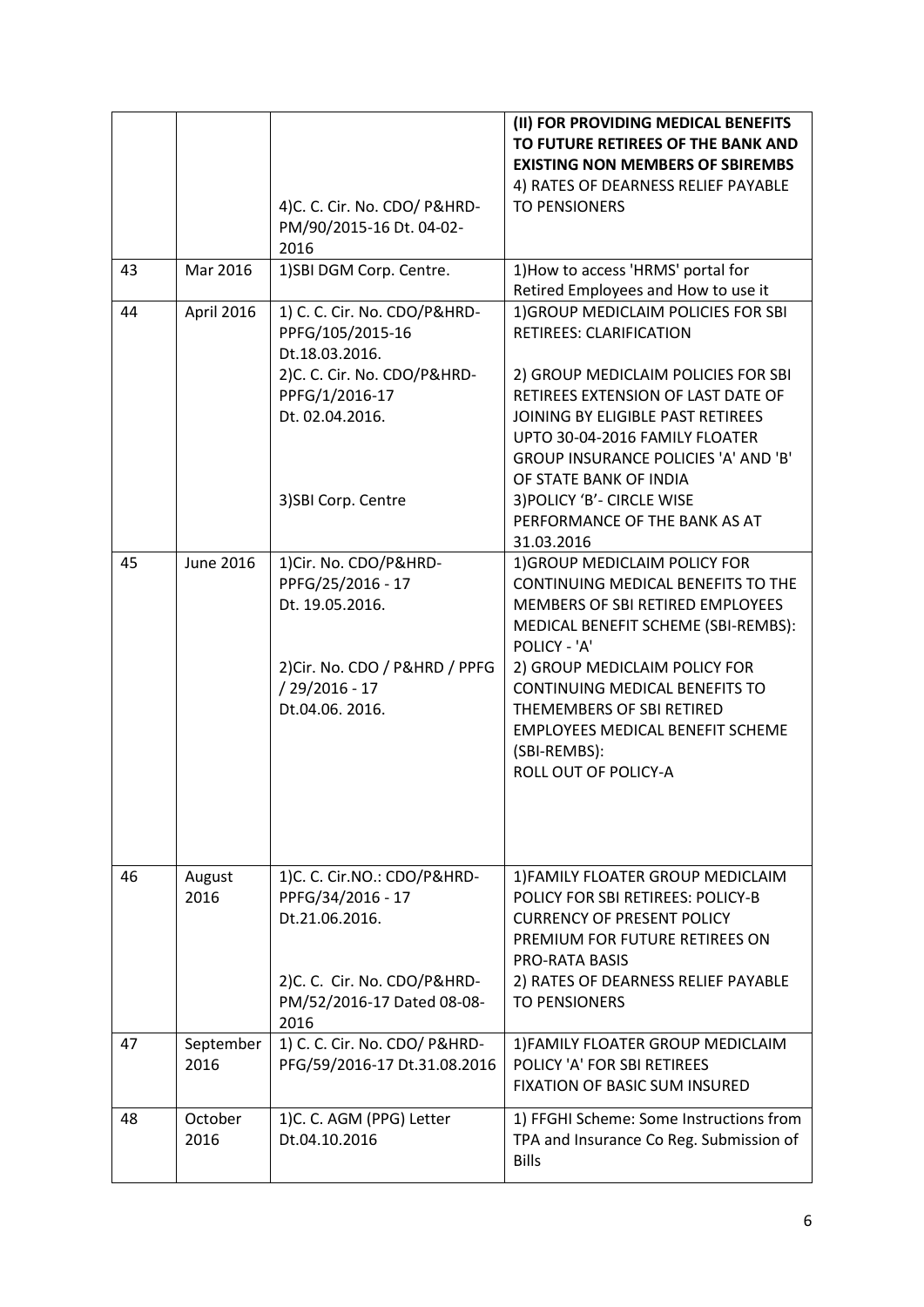| 49 | November<br>2016 | 1) Cir. No.CDO/P&HRD-<br>PPFG/73/2016 - 17<br>Dt.01.11.2016.<br>2) Cir. No. CDO/ P& HRD-<br>PPFG/74/2016-17<br>Dt.04.11.2016.                                                                                                                                                                    | 1) SBI RETIRED EMPLOYEES MEDICAL<br>BENEFIT SCHEME (SBI-REMBS)- POLICY-A<br>OF FAMILY FLOATER GROUP MEDICLAIM<br><b>POLICY</b><br>LEFT OUT ELIGIBLE MEMBERS<br>2) FAMILY FLOATER GROUP MEDICLAIM<br>POLICY FOR SBI RETIREES POLICY-B<br>ROLL OUT OF ONLINE REGISTRATION OF<br>MEMBERSHIP W.E.F. 1ST NOVEMBER<br>2016                                                                                                                                          |
|----|------------------|--------------------------------------------------------------------------------------------------------------------------------------------------------------------------------------------------------------------------------------------------------------------------------------------------|---------------------------------------------------------------------------------------------------------------------------------------------------------------------------------------------------------------------------------------------------------------------------------------------------------------------------------------------------------------------------------------------------------------------------------------------------------------|
| 50 | January<br>2017  | 1) Cir. No. CDO/P& HRD-<br>PPFG/82/2016-17<br>Dt.6.01.2017)<br>2) SBI Corp. Centre                                                                                                                                                                                                               | 1) FAMILY FLOATER GROUP MEDICLAIM<br>POLICY FOR SBI RETIREES (POLICY - 'B')<br><b>RENEWAL OF POLICY</b><br>2) GROUP MEDICLAIM POLICY FOR SBI<br><b>RETIREES (POLICY-B)</b><br>CONSENT FOR RENEWAL OF POLICY-'B'<br>$(16.01.2017 - 15.01.2018)$                                                                                                                                                                                                                |
| 51 | March<br>2017    | 1) Cir. No.C DO/ P&HRD-<br>PM/93/2016-17 Dt. 17-02-<br>2017                                                                                                                                                                                                                                      | 1) RATES OF DEARNESS RELIEF PAYABLE<br><b>TO PENSIONERS</b>                                                                                                                                                                                                                                                                                                                                                                                                   |
| 52 | April 2017       | 1)C. C. Cir. No. CDO/P&HRD-<br>PPFG/2/2017-18 Dt.10.04.2017<br>2) Provisions of the 'SBIREMB<br><b>SCHEME' "P&amp;HRD. SI. No.:</b><br>426/2006 - 07 Circular No.:<br>CDO/P&HRD-PM/46/2006 - 07<br>Dated 16th November, 2006.                                                                    | 1) FAMILY FLOATER GROUP MEDICLAIM<br>POLICY FOR SBI RETIREES (POLICY - 'B')<br>RENEWAL OF POLICY - SUBSIDIZATION OF<br>PREMIUM (16-01-2017 TO 15-01-2018)<br>ONE TIME SUBSIDY OF Rs. 6000/- TO<br><b>EACH MEMBER ENROLLED</b><br>2) SBI RETIRED EMPLOYEES MEDICAL<br><b>BENEFIT SCHEME: FORMATION OF</b><br><b>TRUST AND FRAMING OF RULES</b><br><b>RULES OF SBI RETIRED EMPLOYEES</b><br><b>MEDICAL BENEFIT TRUST</b>                                        |
|    |                  |                                                                                                                                                                                                                                                                                                  | PARA No. 8: POWERS OF BOARD OF<br><b>TRUSTEES (TRUSTEES)- (Reproduced)</b>                                                                                                                                                                                                                                                                                                                                                                                    |
| 53 | May 2017         | 1) Cir. No. CDO/ P& HRD-<br>PPFG/5/2017-18<br>Dt. 13.04.2017,<br>2) Cir. No.CDO / P& HRD-<br>PPFG/6/2017-18<br>Dt. 18.04.2017,<br>3) Mail Dt.25.05.2017 from<br>DGM (PM & PPG), SBI,<br>Corp.Centre,<br>4) GOI- MOF (Dept of Fin<br>Services) Letter No.<br>F.No.4/8/6/2006-IR<br>Dt.20.04. 2017 | 1) SHIFTING OF PAYMENT AND<br>PROCESSING OF PENSION FROM<br><b>CENTRALISED STAFF PENSION</b><br>PROCESSING CELL(CSPPC) TO HRMS<br>2) FAMILY FLOATER GROUP MEDICLAIM<br>POLICY (POLICY 'B'): INTRODUCTION OF<br>NEW PLANS FOR Rs. 1.00 LAC AND Rs.<br>2.00 LAC 3) FAMILY FLOATER GROUP<br>MEDICLAIM POLICY (POLICY 'B'):<br>4) Our Case No 1875 of 2013<br>Subject: Pension matters of SBI-<br>Recommendation of the Committee-<br>Sanction (Murumu Committee) |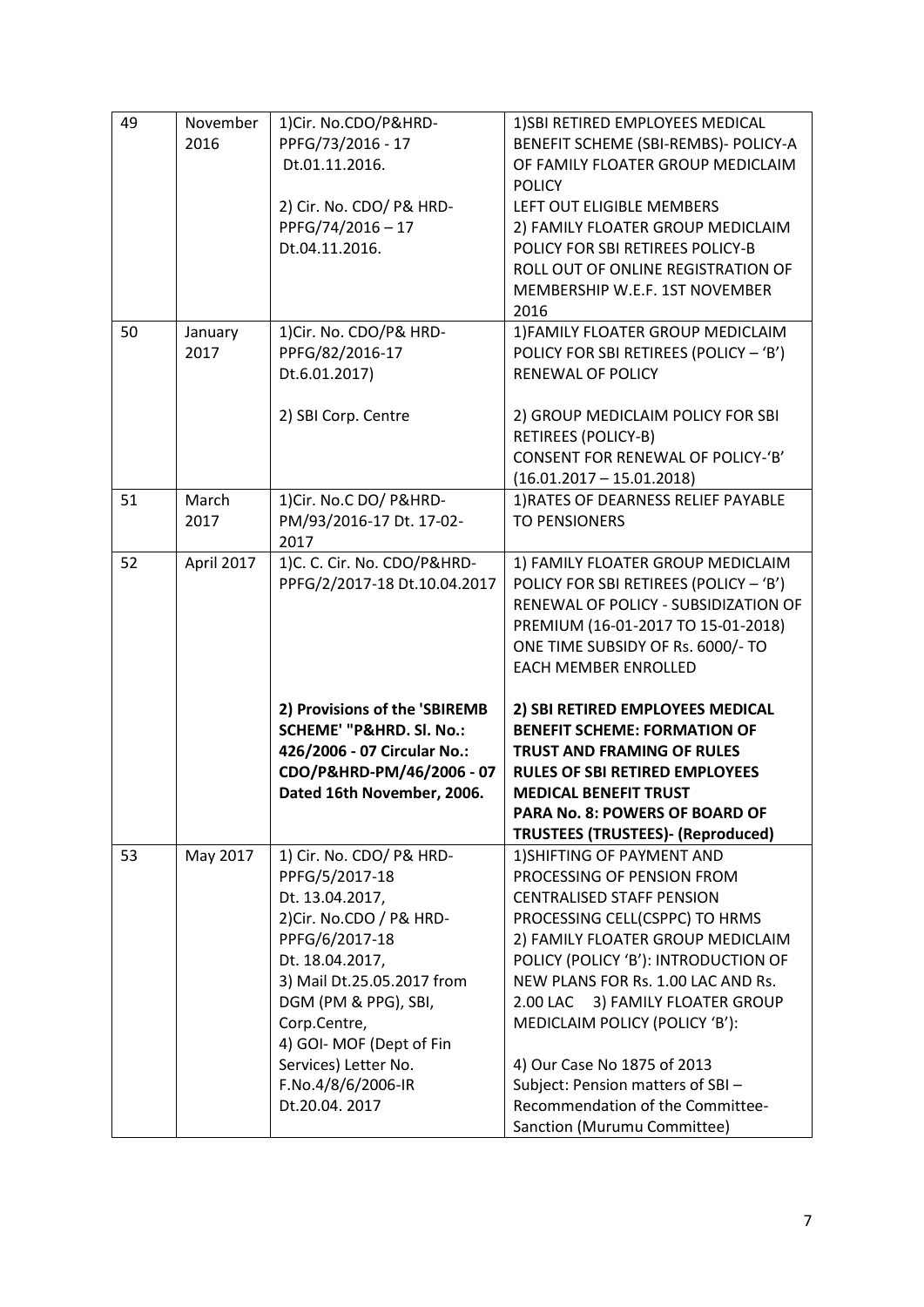| 54 | <b>June 2017</b> | 1) Cir. No.CDO/P& HRD-                     | 1) FAMILY FLOATER GROUP MEDICLAIM           |
|----|------------------|--------------------------------------------|---------------------------------------------|
|    |                  | PPFG/17/2017-18                            | POLICY (POLICY - 'A')-FOR MEDICAL           |
|    |                  | Dt.30.05.2017                              | BENEFITS TO MEMBERS OF SBIREMBS             |
|    |                  |                                            | RENEWAL OF POLICY WITH EFFECT FROM          |
|    |                  |                                            | 01.06.2017                                  |
|    |                  | 2) Message Dt.12.06.2017 form              | 2) SBI Family Floater Group Mediclaim       |
|    |                  | The DGM (PPG) Corp. Centre.                | Policy Insurance Scheme (Policy-B) for      |
|    |                  |                                            | Retired                                     |
|    |                  |                                            | <b>Employees: Format of Certificate for</b> |
|    |                  |                                            | Premium paid by retirees under POLICY-B     |
| 55 | <b>July 2017</b> | 1) Cir. No. CDO/ P&HRD-                    | 1) FAMILY FLOATER GROUP MEDICLAIM           |
|    |                  | PM/28/2017 - 18                            | POLICY (GMC): CHANGE OF TAX RATES IN        |
|    |                  | Dt.30.06.2017)                             | PREMIUM DUE TO INTRODUCTION OF              |
|    |                  |                                            | GOODS & SERVICES TAX (GST) FROM 1ST         |
|    |                  |                                            | <b>JULY 2017</b>                            |
| 56 | August           | 1)C. C. Cir. No. CDO/P&HRD-                | 1) RATES OF DEARNESS RELIEF PAYABLE         |
|    | 2017             | PM/39/2017-18 Dt. 09-08-                   | <b>TO PENSIONERS</b>                        |
|    |                  | 2017                                       |                                             |
|    |                  |                                            |                                             |
| 57 | October          | 1) Arrears to 5, 6 and 7 <sup>th</sup> BPS | Pension Revision of 5th, 6th & 7th          |
|    | 2017             | Pensioners - Eligibility Criteria          | Bipartite Retirees - "ELIGIBILITY Criteria" |
|    |                  | by the Bank                                | The Bank has published the 'Eligibility     |
|    |                  |                                            | Criteria' for 5th, 6th & 7th Bipartite      |
|    |                  |                                            | retirees on its website for pensioners -    |
|    |                  |                                            | 'SBI Coin'                                  |
|    |                  |                                            | (https://www.sbi.co.in/sbipension/user.h    |
|    |                  |                                            | tm)                                         |
| 58 | November         | 1)RBI Circular No. RBI/2017-               | 1) Statement on Developmental and           |
|    | 2017             | 18/89, - DBR. No. Leg. BC.6/               | Regulatory Policies - October 4, 2017-      |
|    |                  | 09.07.005 /2017-18 Dt.                     | Banking Facility for Senior Citizens and    |
|    |                  | 09.11.2017                                 | <b>Differently abled Persons</b>            |
| 59 | December         | 1)C. C. Cir. No.: CDO/P & HRD              | 1) SBI EMPLOYEES' PENSION FUND              |
|    | 2017             | PM/65/2017 - 18                            | (AMENDMENT) REGULATIONS, 2017               |
|    |                  | Dt.06.12.2017                              | AMENDMENT TO THE SBI EMPLOYEES'             |
|    |                  | (Eligible Family Pensioners                | PENSION FUND REGULATIONS2014                |
|    |                  | and the legal heirs of the                 | <b>REVISION IN PENSION</b>                  |
|    |                  | eligible Deceased Pensioners               |                                             |
|    |                  | from the 5, 6, and 7th Bipartite           |                                             |
|    |                  | are requested to contact the               |                                             |
|    |                  | Pension Paying Branches and                |                                             |
|    |                  | complete the formalities for               |                                             |
|    |                  | payment of arrears)                        | 2) SETTLEMENT OF CLAIMS WITHOUT             |
|    |                  | 2)C. C. Cir. No. NBG/S&P-                  | LEGAL REPRESENTATION IN RESPECT OF          |
|    |                  | DECEASED/5/2017-18                         | BALANCES HELD IN THE ACCOUNT(S) OF          |
|    |                  | Dt02.11.2017                               | DECEASED CONSTITUENTS MEASURES              |
|    |                  |                                            | FOR AVOIDING CUSTOMER COMPLAINTS            |
|    |                  |                                            | 3) Subject: ROLLOUT OF MEDICLAIM            |
|    |                  | 3) SBI CC PPG Letter Dt                    | SCHEME THROUGH HRMS PORTAL                  |
|    |                  | 13.12.2017 to the Federation               |                                             |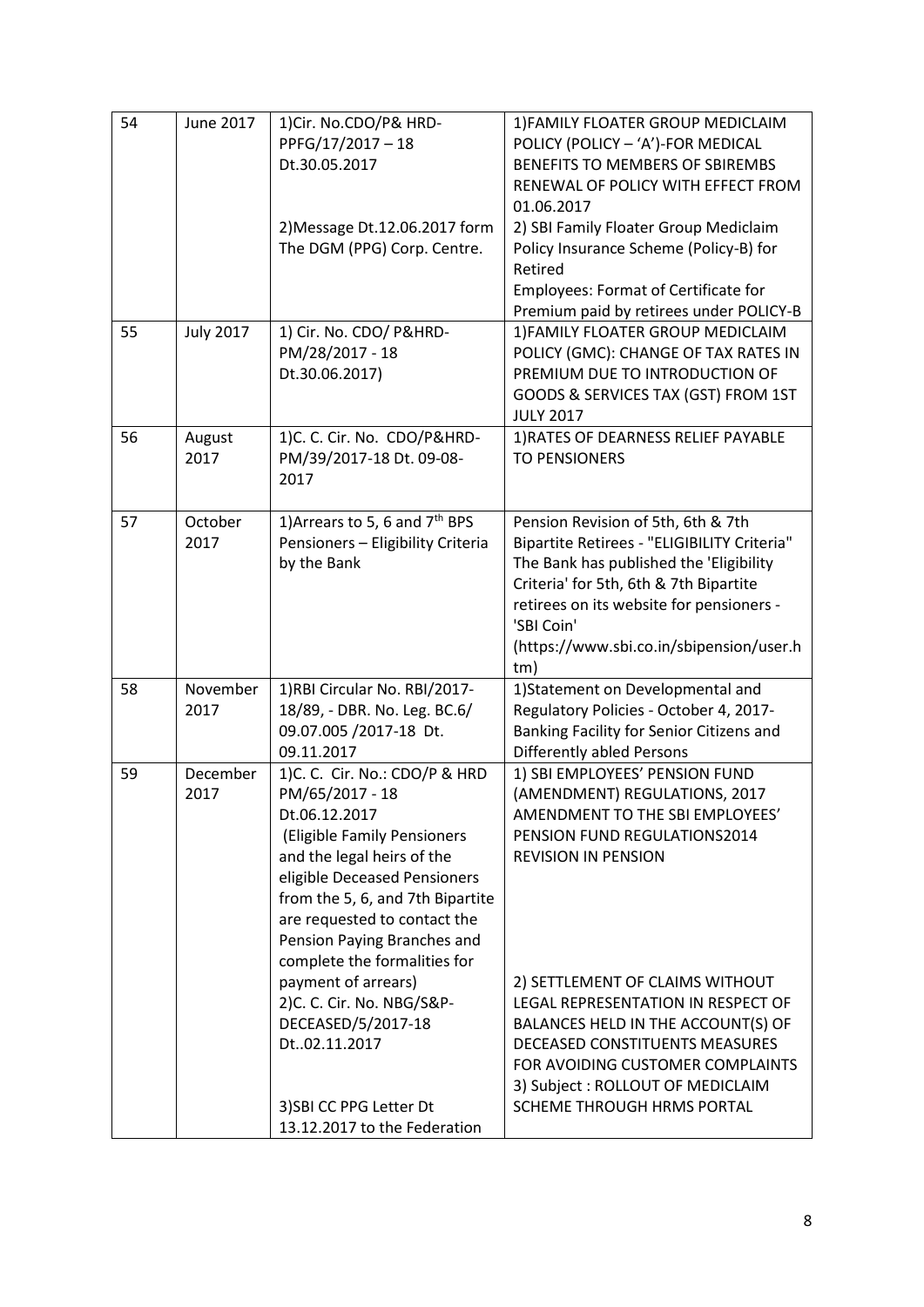| 60 | January<br>2018  | 1) C.C. Cir. No. CDO/P&HRD-<br>PPFG/78/2017 - 18<br>Dt.29.12.2017                                                        | 1) GROUP MEDICLAIM POLICY FOR SBI<br>RETIREES (POLICY - 'B') RENEWAL OF<br>POLICY ON MODIFIED TERMS &<br><b>CONDITIONS SUBSIDIZATION OF</b><br>PREMIUM                                                                                                                                                                                      |
|----|------------------|--------------------------------------------------------------------------------------------------------------------------|---------------------------------------------------------------------------------------------------------------------------------------------------------------------------------------------------------------------------------------------------------------------------------------------------------------------------------------------|
| 61 | February<br>2018 | 1) C. C. Cir. No. CDO/ P& HRD-<br>PM/93/2017-18 Dt. 09-02-<br>2018                                                       | 1) RATES OF DEARNESS RELIEF PAYABLE<br><b>TO PENSIONERS</b><br>1) SBI EMPLOYEES' PENSION FUND                                                                                                                                                                                                                                               |
|    |                  | 2)C. C. Circular No.: CDO/P &<br>HRD PM/65 / 2017 - 18<br>Dt.6.12.2017                                                   | (AMENDMENT) REGULATIONS, 2017<br>AMENDMENT TO THE SBI EMPLOYEES'<br>PENSION FUND REGULATIONS2014<br><b>REVISION IN PENSION</b><br>(The above was published without<br>Annexure no I in 'Samvad' for December<br>2017. Now we are publishing hereunder<br>the Annexure no I to this circular for<br>information of the Members. - Secretary) |
| 62 | April 2018       | 1)C. C. Cir. No. P&HRD:<br>1516/2017-18- No.:<br>CDO/P&HRD-IR/107/2017-<br>Dt. 21.03. 2018<br>18                         | 1) STAFF WELFARE ACTIVITIES<br>IMPROVEMENT OF FACILITIES:<br>Assistance to Retired Employees in case<br>of Critical Illness                                                                                                                                                                                                                 |
| 63 | May 2018         | 1) Letter Dt. 21.04.2018 From<br>DGM, (PPF & G)<br>Corporate Centre Mumbai,                                              | 1)Subject: POLICY-A: PAYMENT OF<br>MEDICAL BILLS FROM REMBS DUE TO<br><b>EXHAUSTION OF BASIC SUM</b><br>INSURED/CORPORATE BUFFER - POLICY<br>PERIOD 01.06.2016 - 30.05.2017                                                                                                                                                                 |
| 64 | <b>June 2018</b> | 1)C. C. Circular No<br>CDO/P&HRD-PPFG/19/2018-<br>19 Dt.31.05.2018                                                       | 1) FAMILY FLOATER GROUP MEDICLAIM<br>POLICY (POLICY 'A'): FOR CONTINUING<br>MEDICAL BENEFITS TO THE MEMBERS OF<br>SBI RETIRED EMPLOYEES MEDICAL<br><b>BENEFIT SCHEME (SBIREMBS)</b><br>RENEWAL OF THE POLICY WITH EFFECT<br>FROM 1 ST JUNE, 2018                                                                                            |
|    |                  | 2) DGM (PPG) Corp. Centre<br>Letter Dt.31.05.2018                                                                        | 2) FAMILY FLOATER GROUP MEDICLAIM<br>POLICY (POLICY 'A'):<br>Ref: Bank Cir. No. Circular No.:<br>CDO/P&HRD-PPFG/19/2018-19 Date: Thu<br>31 May 2018                                                                                                                                                                                         |
|    |                  | 3) R.B.I. Circular No. RBI/2017-<br>18/15 dt.6th July 2017                                                               | 3) Customer Protection - Limiting<br><b>Liability of Customers in Unauthorised</b><br><b>Electronic Banking Transactions</b>                                                                                                                                                                                                                |
| 65 | <b>July 2018</b> | 1)C. C. Circular: P&HRD Sl. No.:<br>412/2018 - 19) Cir. No.: CDO<br>/ P&HRD-PM/25/ 2018 - 19<br>Dated the 11th July 2018 | <b>STAFF: MISCELLANEOUS</b><br>EXTENDING LEGAL AND FINANCIAL<br>SUPPORT TO SERVING/ RETIRED<br><b>EMPLOYEES &amp;</b>                                                                                                                                                                                                                       |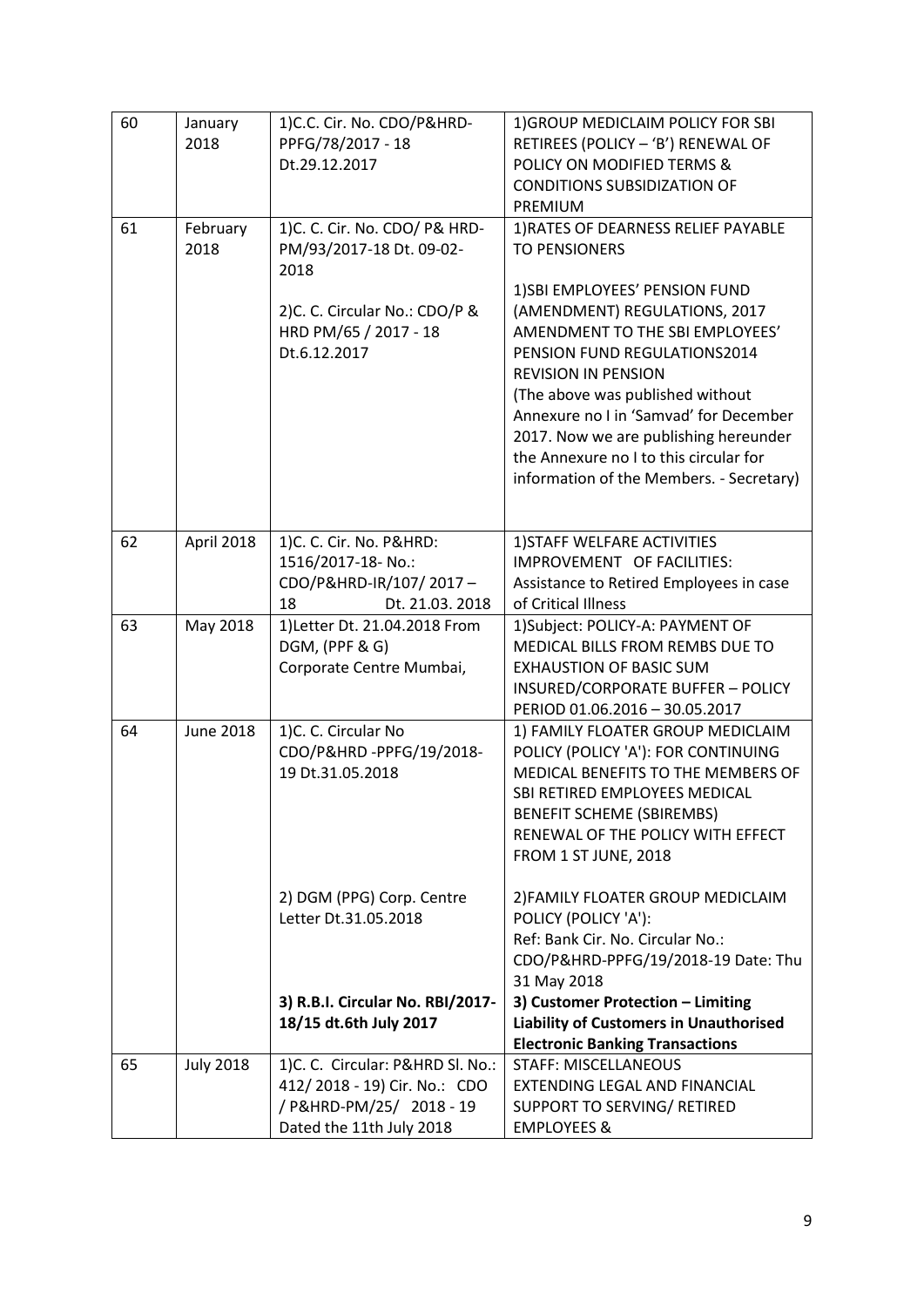|    |                     |                                                                                                                                                                                                                                                                                               | OFFICERS, PRESENT/PREVIOUS<br>DIRECTORS OF THE BANK AND THEIR<br><b>FAMILY MEMBERS</b><br>AGAINST CASES ARISING OUT OF BONA<br>FIDE EXECUTION OF BANK'S WORK<br><b>DURING THEIR</b><br>SERVICE PERIOD/ TENURE                                                                                                                                                                                                                                     |
|----|---------------------|-----------------------------------------------------------------------------------------------------------------------------------------------------------------------------------------------------------------------------------------------------------------------------------------------|---------------------------------------------------------------------------------------------------------------------------------------------------------------------------------------------------------------------------------------------------------------------------------------------------------------------------------------------------------------------------------------------------------------------------------------------------|
| 66 | August<br>2018      | 1)C. C. Cir.No. CDO/P&HRD-<br>IR/59/2015-16 Dt.14t.10. 2015<br>2) CGM (H & R) Corp. Centre<br>Letter No NIL Dt. 18.07.2018<br>addressed to all the Circles)<br>3)C. C. Cir. No. CDO/P&HRD-<br>PPFG/34/2018-19<br>Dt.06.08.2018<br>4) C. C. Cir. No. CDO/P&HRD-<br>PM/33/2018-19 Dt.06-08-2018 | 1) STAFF: AWARD - 10 TH BIPARTITE<br>SETTLEMENT: NON-SUBORDINATE<br><b>EMPLOYEES - STAGNATION INCREMENTS:</b><br><b>CLARIFICATION</b><br>2) STAFF: AWRD - 10TH BIPARTITE<br>SETTLEMENT: EFFECT OF STAGNATION<br>INCREMENT IN PENSION TO NON-<br><b>SUBORDINATE EMPLOYEES</b><br>3) SBI RETIRED EMPLOYEES' MEDICAL<br><b>BENEFIT SCHEME (REMBS)</b><br>REINTRODUCTION OF THE SCHEME<br>4) RATES OF DEARNESS RELIEF PAYABLE<br><b>TO PENSIONERS</b> |
| 67 | September<br>2018   | 1)SBI - 'Shares and Bond<br>Dept.' - Information Dt<br>11.09.2018 on Demat. of SBI<br><b>Shares</b>                                                                                                                                                                                           | 1) MOST URGENT: FOR ALL PENSIONERS<br>WHO ARE HOLDERS OF SBI SHARES: REG<br><b>DEMAT OF SBI SHARES</b>                                                                                                                                                                                                                                                                                                                                            |
| 68 | October<br>2018     | 1)C. C. Cir. P&HRD No.<br>CDO/P&HRD-PPFG/38/2018-19<br>Dt. 07.09.2018                                                                                                                                                                                                                         | 1)Re-introduction of SBI Retired<br><b>Employees Medical Benefit Scheme-</b><br>Procedure for Registration of<br>Membership to Eligible Pensioners                                                                                                                                                                                                                                                                                                |
| 69 | Novemb65<br>er 2018 | 1) C. C. Cir. No.: CDO / P& HRD-<br>PPFG/45/2018 - 19<br>Dt.20.10.2018                                                                                                                                                                                                                        | 1) SBI RETIRED EMPLOYEES' MEDICAL<br><b>BENEFIT SCHEME (REMBS):RE-</b><br>INTRODUCTION OF THE SCHEME                                                                                                                                                                                                                                                                                                                                              |
| 70 | December<br>2018    | 1) Mail Dt 27.11.2018 From<br>the DGM (PM &PPG), SBI<br>Corp. Centre, Mumbai<br>2) Mail Dt 11.12.2018 From<br>the DGM (PM &PPG), SBI<br>Corp. Centre, Mumbai                                                                                                                                  | 1) Clarifications: Subject: Re-introduction<br>of REMBS - One-time option for joining<br>for September 2015 Retirees<br>2) Clarification: Subject: Re-introduction<br>of REMBS - Extension in last date for<br>enrolment                                                                                                                                                                                                                          |
| 71 | January<br>2019     | 1)C. C. Circular No.:<br>CDO/P&HRD-PPFG/70/2018-19<br>Dt.01.01.2019                                                                                                                                                                                                                           | 1) GROUP MEDICLAIM POLICY FOR SBI<br>RETIREES (POLICY - 'B'): RENEWAL OF<br>POLICY ON MODIFIED TERMS &<br><b>CONDITIONS</b>                                                                                                                                                                                                                                                                                                                       |
|    |                     | 2)C. C. SBI/DGM/PPG/SPL/<br>CPM/2018-19/84 Dt.04.01.<br>2019                                                                                                                                                                                                                                  | 2) Payment of arrears to the retirees of 5,<br>6, and 7th BPS and the Family Pensioners.<br>OBTENTION OF UNDERTAKING-CUM-<br><b>INDEMNITY BOND</b>                                                                                                                                                                                                                                                                                                |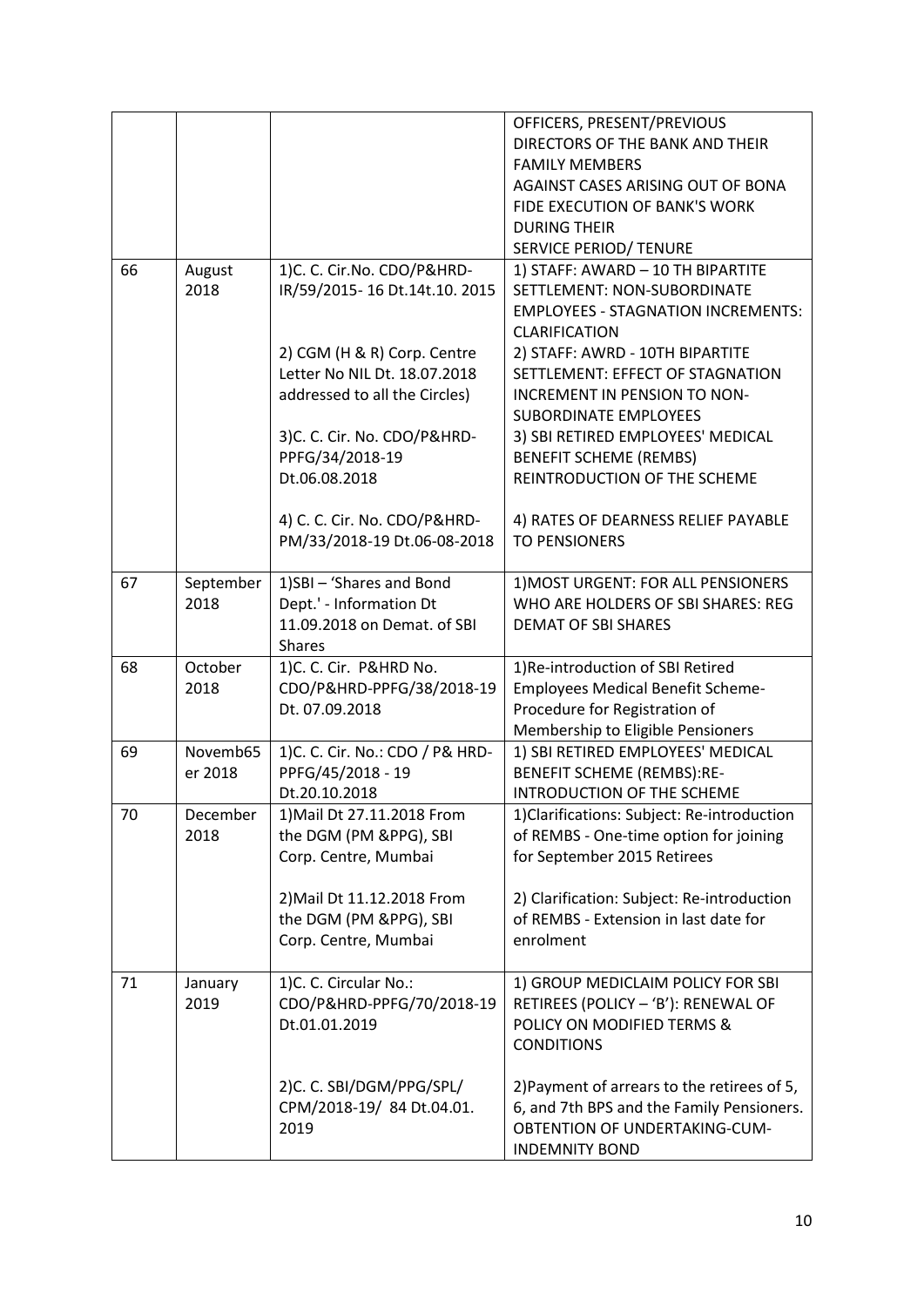| 72 | February<br>2019 | 1) C. C. Cir. No. CDO/ P&HRD-<br>PM/87/2018-9 Dated 14-02-        | 1) RATES OF DEARNESS RELIEF PAYABLE<br><b>TO PENSIONERS</b>                            |
|----|------------------|-------------------------------------------------------------------|----------------------------------------------------------------------------------------|
|    |                  | 2019                                                              |                                                                                        |
|    |                  | 2) Message from Corporate                                         | 2) Regarding introduction of New                                                       |
|    |                  | Centre by Shri C. P. Muley, C.                                    | <b>Website dedicated for Staff Pensioners:</b>                                         |
|    |                  | M. Systems Corp. Centre.                                          | The 'SBI COIN' has been replaced with                                                  |
|    |                  |                                                                   | 'https://sbi.co.in/portal/web/services/p<br>ension-seva' and this is available without |
|    |                  |                                                                   | any login ID or password.                                                              |
| 73 | April 2019       | 1) C. C. Cir. PBU / LIABILITIES/                                  | 1) Printing of Pass Book at Non-Home                                                   |
|    |                  | <b>INVESTMENT PRODUCTS-MASS</b>                                   | <b>Branches</b>                                                                        |
|    |                  | AFFLUENT Sl. No.: 1718/2018 -                                     |                                                                                        |
|    |                  | 19 No.: NBG/PBU/LIMA-                                             |                                                                                        |
|    |                  | SB/28/2018 - 19 Date: 8                                           |                                                                                        |
|    |                  | Mar 2019<br>2)C. C. Cir. No CDO/P&HRD-                            | 2) STAFF WELFARE ACTIVITIES                                                            |
|    |                  | IR/4/2019 - 20 Dated: 5 Apr                                       | TIE-UP ARRANGEMENTS WITH                                                               |
|    |                  | 2019                                                              | <b>DIAGNOSTIC CENTRES</b>                                                              |
|    |                  |                                                                   | ADDITION OF NEW DIAGNOSTIC TESTS                                                       |
|    |                  |                                                                   |                                                                                        |
|    |                  | 3) PBU/LIABILITIES/                                               | 3) Rupee Term Deposit (including                                                       |
|    |                  | INVESTMENTPRODUCTS-MASS                                           | <b>NRE/NRO Deposit) Accounts:</b>                                                      |
|    |                  | AFFLUENTSI. No:PBBU/LIMA/<br>TD/25/2018-19                        | Restriction on opening of account with<br>back value date                              |
|    |                  | Dated:08.03.2019                                                  |                                                                                        |
| 74 | <b>June 2019</b> | 1) C. C. Cir. No.: CDO /                                          | 1) FAMILY FLOATER GROUP MEDICLAIM                                                      |
|    |                  | P&HRD/PFG/20/2019/20                                              | POLICY (POLICY 'A') FOR CONTINUING                                                     |
|    |                  | Dt.31.05.2019                                                     | MEDICAL BENEFITS TO THE MEMBERS OF                                                     |
|    |                  |                                                                   | SBI RETIRED EMPLOYEES MEDICAL                                                          |
|    |                  |                                                                   | BENEFIT SCHEME (SBIREMBS) : RENEWAL<br>OF THE POLICY WITH EFFECT FROM 1ST              |
|    |                  |                                                                   | <b>JUNE, 2019</b>                                                                      |
|    |                  | 2) Clarification from DGM (PM                                     |                                                                                        |
|    |                  | & PPG), SBI, Corp. Centre,                                        | 2) Subject: GROUP MEDICLAIM POLICY -                                                   |
|    |                  | Mumbai,                                                           | POLICY - 'A': RENEWAL ON 01.06.2019:                                                   |
|    |                  | 3) C. C. Cir. No. CDO/P& HRD-<br>IR/17/2019 - 20 Dt.22.05.2019    | CLARIFICATION                                                                          |
|    |                  |                                                                   | 3) STAFF DEPOSITS: PAYMENT OF 1%                                                       |
|    |                  | 4) GOVERNMENT ACCOUNTS                                            | ADDITIONAL RATE OF INTEREST                                                            |
|    |                  | DEPT. Cir. No.: NBG/GAD-                                          | <b>MASTER CIRCULAR</b>                                                                 |
|    |                  | PENSION/21/2018-19                                                |                                                                                        |
|    |                  | Dt.19.10.2018                                                     | 4) PENSION DISBURSEMENT: SUBMISION                                                     |
|    |                  |                                                                   | OF LIFE CERTIFICATE / DIGITAL LIFE                                                     |
|    |                  |                                                                   | <b>CERTIFICATE</b>                                                                     |
| 75 | <b>July 2019</b> | 1)SBI and Shri B. T. Tulsankar,<br>Secretary Dist. Raigad, Mumbai | 1) Sanjeevani - SBI HR Helpline -<br>Guidelines for addressing our Pension             |
|    |                  | ZSC.                                                              | related issues / queries/ grievances to                                                |
|    |                  |                                                                   | the Bank.                                                                              |
|    |                  |                                                                   |                                                                                        |
| 76 | September        | 1) SBI Circular on Dearness                                       | 1) RATES OF DEARNESS RELIEF PAYABLE                                                    |
|    | 2019             | Allowance                                                         | <b>TO PENSIONERS</b>                                                                   |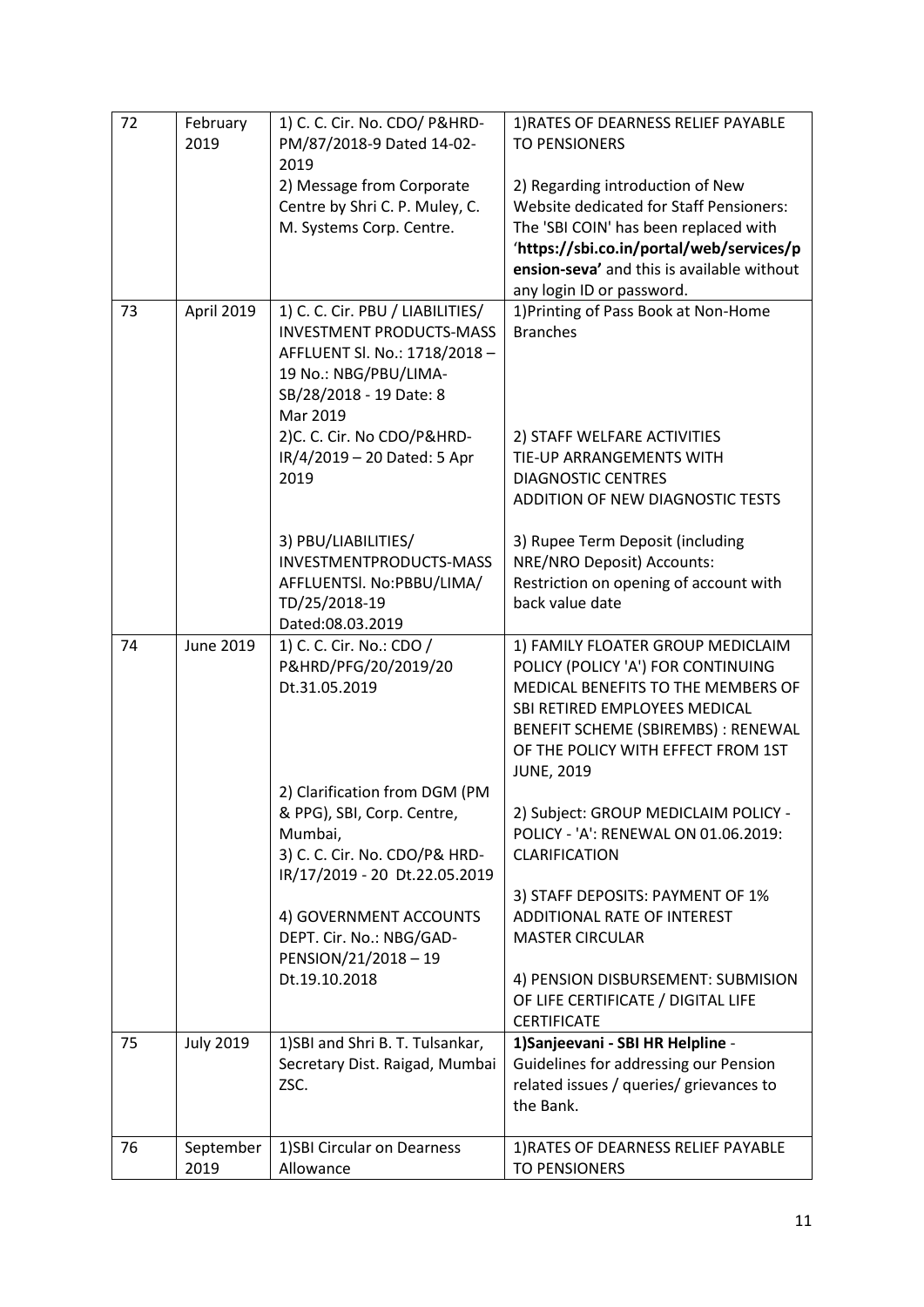| 77 | January<br>2019 | 1) C. C. Cir. No.: CDO/P & HRD-<br>PPFG/65/2019 - 20<br>Dt.<br>27.12.2019<br>2) C. C. Cir. No.: CDO/P & HRD-<br><b>PPFG/68/</b><br>2019 - 20 Dt.04.01.2020                                                                                                                                                                                           | 1i) REVAMPING OF MEDICAL BENEFIT<br><b>SCHEMES FOR RETIREES INTRODUCTION</b><br><b>OF</b><br>"SBI HEALTH ASSIST" & "SBI HEALTH<br>CARE"<br>(RENEWAL OF POLICY 'B' AND POLICY 'A'<br><b>ON MODIFIED TERMS &amp; CONDITIONS)</b><br>(DETAILED CIRCULAR WITH ANNEXURES)<br>1i) GIST OF ABOVE CIRCULAR IS<br>PUBLISHED IN MARATHI ALSO<br>2i) INTRODUCTION OF ANNUAL<br>PAYMENT PLAN (APP) "SBI HEALTH<br>ASSIST" AND ONE TIME PAYMENT PLAN<br>(OTPP) "SBI HEALTH CARE"<br>MODIFICATIONS AND CLARIFICATIONS                                                  |
|----|-----------------|------------------------------------------------------------------------------------------------------------------------------------------------------------------------------------------------------------------------------------------------------------------------------------------------------------------------------------------------------|----------------------------------------------------------------------------------------------------------------------------------------------------------------------------------------------------------------------------------------------------------------------------------------------------------------------------------------------------------------------------------------------------------------------------------------------------------------------------------------------------------------------------------------------------------|
| 78 | April 2019      | 1)C. C. Cir. No: PBBU/LIMA/<br>SB/28 / 2018-19 Dated:<br>19.03.2019,<br>2) C. C. Cir. No. P & HRD: CDO/<br>P&HRD-IR/4/2019 - 20 Dt.<br>05.04.2019<br>3)C. C. Cir. No: PBBU/LIMA/TD/<br>25/2018-19 Dt.08.03.2019                                                                                                                                      | 1) Printing of Pass Book at Non-Home<br><b>Branches</b><br>2) STAFF WELFARE ACTIVITIES TIE-UP<br>ARRANGEMENTS WITH DIAGNOSTIC<br><b>CENTRES: ADDITION OF NEW</b><br><b>DIAGNOSTIC TESTS</b><br>3) Rupee Term Deposit (including<br>NRE/NRO Deposit) Accounts:<br>Restriction on opening of account with<br>back value date                                                                                                                                                                                                                               |
| 79 | May 2019        | 1)C. C. Cir. No. CDO/P&HRD/<br>PPFG/20/2019/20 Dated the<br>31 May 2019<br>2) e-mail received from the<br>DGM (PM & PPG) SBI,<br>Corporate Centre,<br>3) Clarification received from<br>the DGM (PM & PPG), SBI,<br>Corp. Centre, Mumbai<br>4) C. C. Cir. NO. CDO/P&HRD-<br>IR/ 17/2019 - 20 Dated the 22<br>May 2019<br>5)C. C. Cir. No. GOVERNMENT | 1) FAMILY FLOATER GROUP MEDICLAIM<br>POLICY (POLICY 'A')- FOR CONTINUING<br>MEDICAL BENEFITS TO THE MEMBERS OF<br>SBI RETIRED EMPLOYEES MEDICAL<br><b>BENEFIT SCHEME (SBIREMBS)</b><br>RENEWAL OF THE POLICY WITH EFFECT<br>FROM 1ST JUNE, 2019<br>2) Month wise Report - Payment of 1616-<br>1684 D. A. Arrears to Pensioners -<br>3) Subject: GROUP MEDICLAIM POLICY -<br>POLICY - 'A': RENEWAL ON 01.06.2019<br>CLARIFICATION<br>4) STAFF DEPOSITS: PAYMENT OF 1%<br>ADDITIONAL RATE OF INTEREST<br><b>MASTER CIRCULAR</b><br>5) PENSION DISBURSEMENT |
|    |                 | ACCOUNTS DEPT. NBG/GAD-                                                                                                                                                                                                                                                                                                                              | SUBMISION OF LIFE CERTIFICATE /<br>DIGITAL LIFE CERTIFICATE                                                                                                                                                                                                                                                                                                                                                                                                                                                                                              |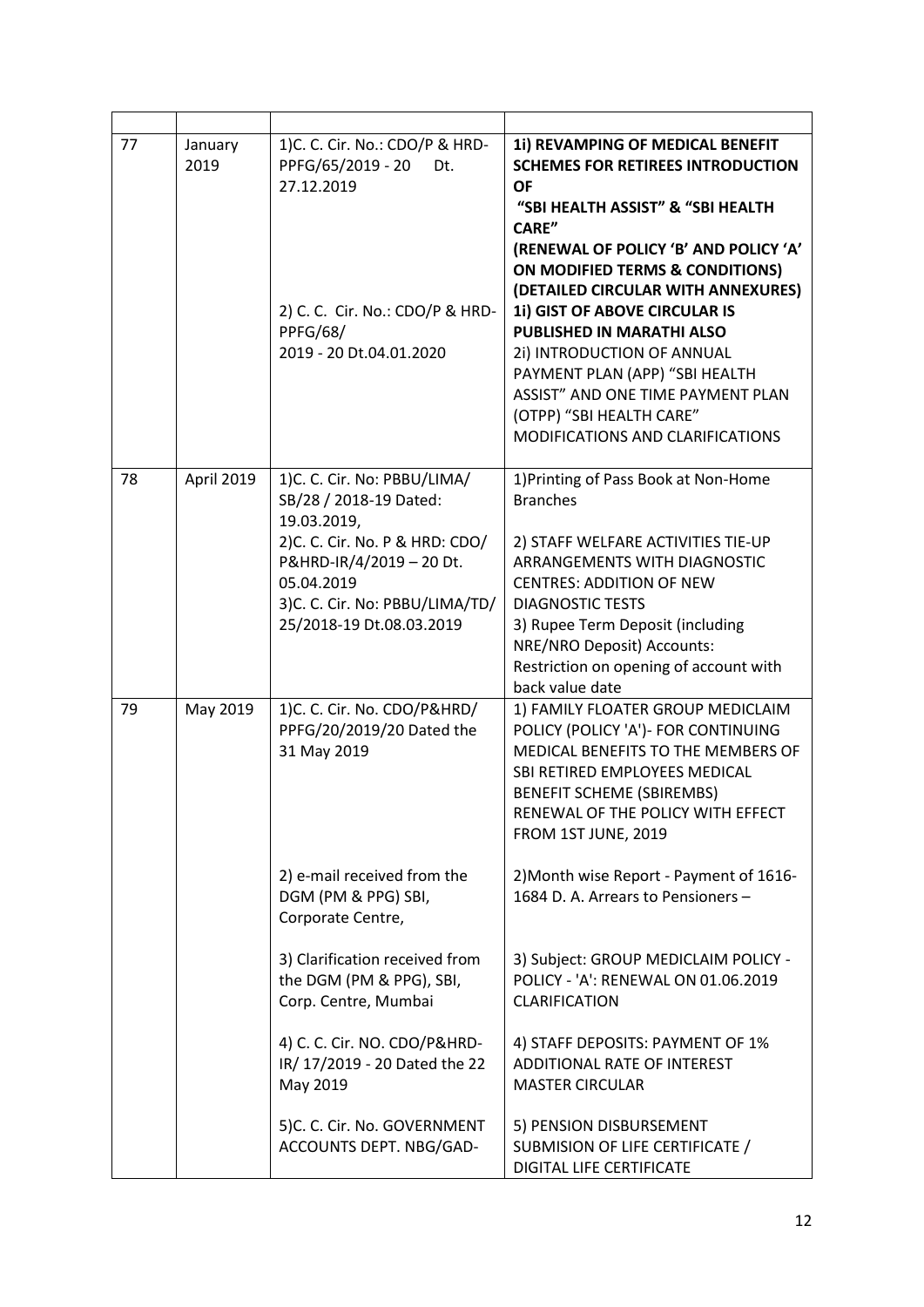|    |                                       | PENSION/21/2018 - 19 Dated<br>the 19 Oct 2018                                                                                                                                   |                                                                                                                                                                                                                                                                                                                                                                                                                                                                                                                            |
|----|---------------------------------------|---------------------------------------------------------------------------------------------------------------------------------------------------------------------------------|----------------------------------------------------------------------------------------------------------------------------------------------------------------------------------------------------------------------------------------------------------------------------------------------------------------------------------------------------------------------------------------------------------------------------------------------------------------------------------------------------------------------------|
| 80 | September<br>2019                     | 1)C. C. Circular for Rates of D.<br>R.                                                                                                                                          | 1) RATES OF DEARNESS RELIEF PAYABLE<br><b>TO PENSIONERS</b>                                                                                                                                                                                                                                                                                                                                                                                                                                                                |
| 81 | January<br>2020                       | 1) C. C. Cir. No. CDO/P & HRD-<br>PPFG/65/2019 - 20 Dt. 27 Dec<br>2019                                                                                                          | 1) REVAMPING OF MEDICAL BENEFIT<br>SCHEMES FOR RETIREES INTRODUCTION<br>OF "SBI HEALTH ASSIST" & "SBI HEALTH<br>CARE" (RENEWAL OF POLICY 'B' AND<br>POLICY 'A' ON MODIFIED TERMS &<br><b>CONDITIONS)</b>                                                                                                                                                                                                                                                                                                                   |
| 82 | February<br>2020                      | 1) C. C. Cir. No. NBG/<br>PBU/LIMA-SB/20/2018-19<br>Dt.19.12.2018<br>2)SBI Cir no<br>R&DB/DB&NB/DP-NB/11/2019<br>$-20$ Dt.13.02.2020<br>3) SBI Circular                         | 1) DOORSTEP BANKING: BANKING<br><b>FACILITY FOR SENIOR CITIZENS OF MORE</b><br>THAN 70 YEARS OF AGE & DIFFERENTLY<br><b>ABLED OR INFIRM PERSONS (HAVING</b><br><b>MEDICALLY CERTIFIED</b><br>CHRONIC ILLNESS OR DISABILITY)<br>INCLUDING THOSE WHO ARE VISUALLY<br><b>IMPAIRED</b><br><b>DOORSTEP BANKING (DSB)</b><br>NONFINANCIAL TRANSACTIONS<br>2) Online SBI : Retail Internet Banking<br>(RINB) : Quick Transfer Enhancement of<br><b>Upper Limit</b><br>3) RATES OF DEARNESS RELIEF PAYABLE<br><b>TO PENSIONERS</b> |
| 83 | March<br>2020                         | 1) SBI Cir. PBU<br>LIABILITIES/INVESTMENTPROD<br>UCTS-MASS AFFLUENT SI. No.:<br>1690/2019 - 20) No.: BG/PBU/<br>LIMA-SB/26/2019 - 20 Dated<br>the 5th Mar 2020                  | 1) PRESENTATION OF PASSBOOK FOR<br><b>CASH PAYMENT THROUGH</b><br>WITHDRAWAL<br><b>ORDER FORM: MODIFICATION</b>                                                                                                                                                                                                                                                                                                                                                                                                            |
| 84 | April 2020<br>To<br>September<br>2020 | 'Samvad' issues were NOT<br>PUBLISHED due to COVID 19<br>Pandemic.                                                                                                              | 'Samvad' issues were NOT PUBLISHED<br>due to COVID 19 Pandemic.                                                                                                                                                                                                                                                                                                                                                                                                                                                            |
| 85 | October<br>2020                       | 1) Letter No HR/IR/SKJ/136<br>Dated the 21st May 2020,<br>issued by the CGM, (HR DEPT.),<br>SBI, Corp. Centre. Mumbai<br>2) SBI CC Letter No.HR/IR/VB/<br>231 Dt. 2nd July 2020 | <b>COVID-19: WELFARE MEASURES FOR</b><br>PENSIONERS:<br><b>LOCAL PURCHASE OF MEDICINES</b><br><b>COVID 19: ARRANGEMENT OF</b><br><b>ISOLATION ROOMS WITH APOLLO</b><br>HOSPITAL GROUP FOR SBIPENSIONERS                                                                                                                                                                                                                                                                                                                    |
|    |                                       | 3) SBI Cir. No.: CDO/P&HRD-<br>PHRD/21/2020 - 21 Dt. 29<br>May 2020.                                                                                                            | SBI GROUP MEDICLAIM POLICY<br>INTRODUCTION OF e-PHARMACY<br>SCHEME FOR MEMBERS OF ANNUAL<br>PAYMENT PLAN (APP) UNDER "SBI<br>HEALTH ASSIST" SERVICE TO GO ONLINE                                                                                                                                                                                                                                                                                                                                                           |